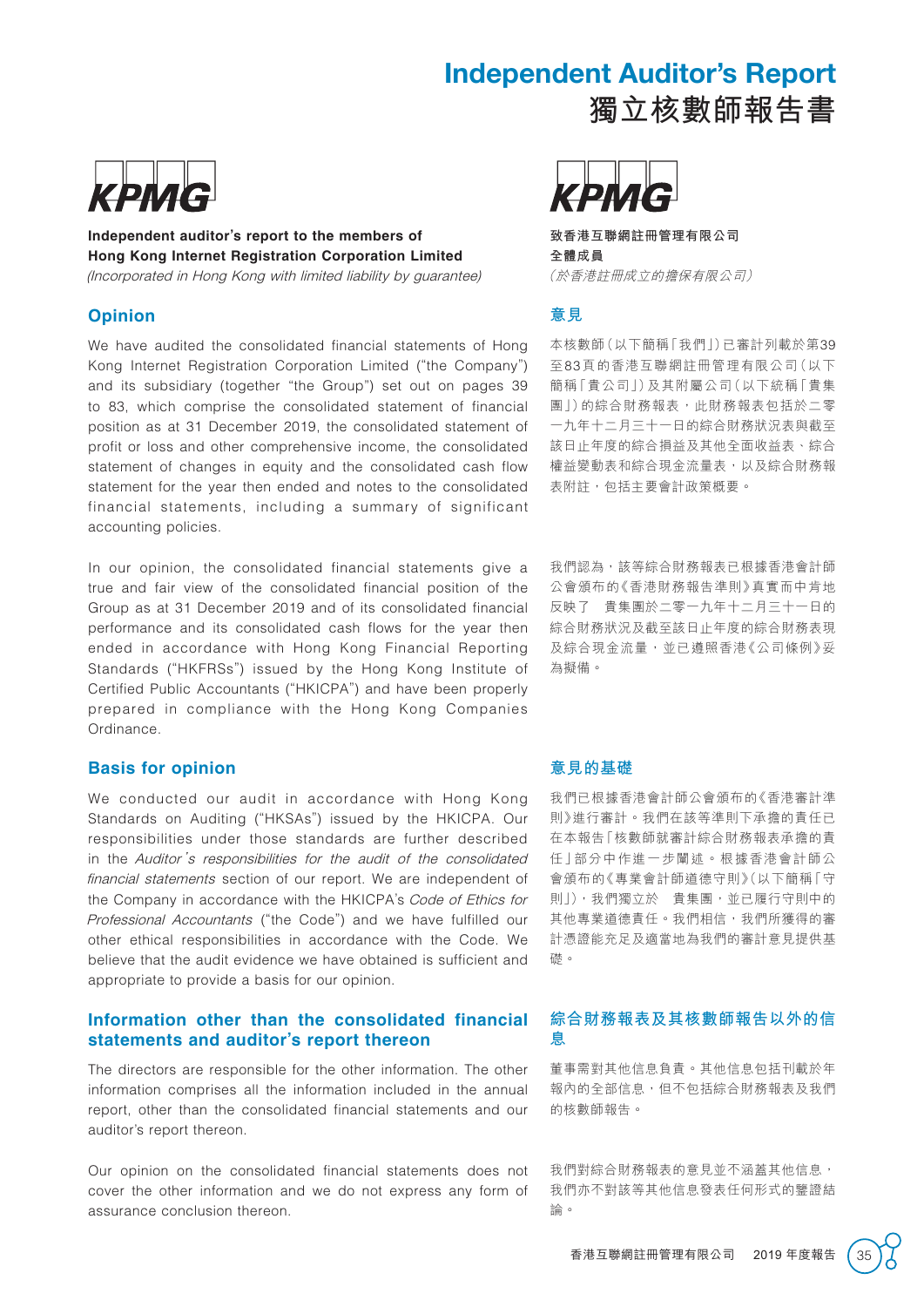#### **Information other than the consolidated financial statements and auditor's report thereon (continued)**

In connection with our audit of the consolidated financial statements, our responsibility is to read the other information and, in doing so, consider whether the other information is materially inconsistent with the consolidated financial statements or our knowledge obtained in the audit or otherwise appears to be materially misstated.

If, based on the work we have performed, we conclude that there is a material misstatement of this other information, we are required to report that fact. We have nothing to report in this regard.

#### **Responsibility of the directors for the consolidated financial statements**

The directors are responsible for the preparation of the consolidated financial statements that give a true and fair view in accordance with HKFRSs issued by the HKICPA and the Hong Kong Companies Ordinance and for such internal control as the directors determine is necessary to enable the preparation of the consolidated financial statements that are free from material misstatement, whether due to fraud or error.

In preparing the consolidated financial statements, the directors are responsible for assessing the Group's ability to continue as a going concern, disclosing, as applicable, matters related to going concern and using the going concern basis of accounting unless the directors either intend to liquidate the Group or to cease operations, or have no realistic alternative but to do so.

#### **Auditor's responsibility for the audit of the consolidated financial statements**

Our objectives are to obtain reasonable assurance about whether the consolidated financial statements as a whole are free from material misstatement, whether due to fraud or error, and to issue an auditor's report that includes our opinion. This report is made solely to you, as a body, in accordance with section 405 of the Hong Kong Companies Ordinance, and for no other purpose. We do not assume responsibility towards or accept liability to any other person for the contents of this report.

# **綜合財務報表及其核數師報告以外的信 息(續)**

結合我們對綜合財務報表的審計,我們的責任是 閱讀其他資訊,在此過程中,考慮其他信息是否 與綜合財務報表或我們在審計過程中所了解的情 況存在重大抵觸或者似乎存在重大錯誤陳述的情 況。

基於我們已執行的工作,如果我們認為其他信息 存在重大錯誤陳述,我們需要報告該事實。在這 方面,我們沒有任何報告。

### **董事就綜合財務報表須承擔的責任**

董事須負責根據香港會計師公會頒布的《香港財 務報告準則》及香港《公司條例》擬備真實而中肯 的綜合財務報表,並對其認為為使綜合財務報表 的擬備不存在由於欺詐或錯誤而導致的重大錯誤 陳述所需的內部控制負責。

在擬備綜合財務報表時,董事負責評估 貴集團 持續經營的能力,並在適用情況下披露與持續經 營有關的事項,以及使用持續經營為會計基礎, 除非董事有意將 貴集團清盤或停止經營,或別 無其他實際的替代方案。

# **核數師就審計綜合財務報表承擔的責任**

我們的目標,是對綜合財務報表整體是否不存在 由於欺詐或錯誤而導致的重大錯誤陳述取得合理 保證,並出具包括我們意見的核數師報告。我們 是按照香港《公司條例》第405條的規定,僅向整 體成員報告。除此以外,我們的報告不可用作其 他用途。我們概不就本報告的內容,對任何其他 人士負責或承擔法律責任。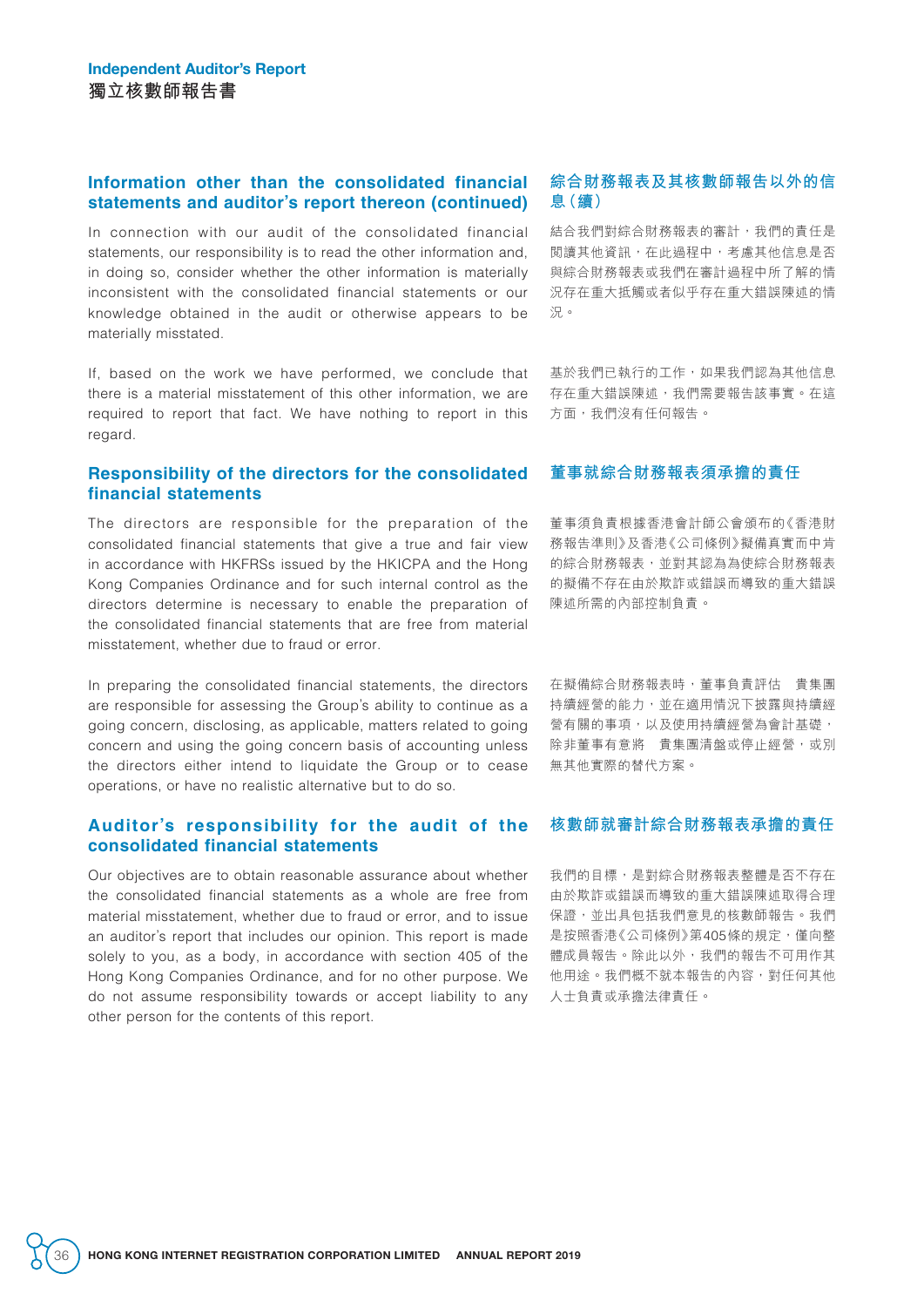## **Auditor's responsibility for the audit of the consolidated financial statements (continued)**

Reasonable assurance is a high level of assurance, but is not a guarantee that an audit conducted in accordance with HKSAs will always detect a material misstatement when it exists. Misstatements can arise from fraud or error and are considered material if, individually or in the aggregate, they could reasonably be expected to influence the economic decisions of users taken on the basis of these consolidated financial statements.

As part of an audit in accordance with HKSAs, we exercise professional judgement and maintain professional scepticism throughout the audit. We also:

- Identify and assess the risks of material misstatement of the consolidated financial statements, whether due to fraud or error, design and perform audit procedures responsive to those risks, and obtain audit evidence that is sufficient and appropriate to provide a basis for our opinion. The risk of not detecting a material misstatement resulting from fraud is higher than for one resulting from error, as fraud may involve collusion, forgery, intentional omissions, misrepresentations or the override of internal control.
- Obtain an understanding of internal control relevant to the audit in order to design audit procedures that are appropriate in the circumstances but not for the purpose of expressing an opinion on the effectiveness of the Group's internal control.
- Evaluate the appropriateness of accounting policies used and the reasonableness of accounting estimates and related disclosures made by the directors.
- Conclude on the appropriateness of the directors' use of the going concern basis of accounting and, based on the audit evidence obtained, whether a material uncertainty exists related to events or conditions that may cast significant doubt on the Group's ability to continue as a going concern. If we conclude that a material uncertainty exists, we are required to draw attention in our auditor's report to the related disclosures in the consolidated financial statements or, if such disclosures are inadequate, to modify our opinion. Our conclusions are based on the audit evidence obtained up to the date of our auditor's report. However, future events or conditions may cause the Group to cease to continue as a going concern.

# **核數師就審計綜合財務報表承擔的責任 (續)**

合理保證是高水平的保證,但不能保證按照《香 港審計準則》進行的審計,在某一重大錯誤陳述 存在時總能發現。錯誤陳述可以由欺詐或錯誤引 起,如果合理預期它們單獨或滙總起來可能影響 綜合財務報表使用者依賴財務報表所作出的經濟 決定,則有關的錯誤陳述可被視作重大。

在根據《香港審計準則》進行審計的過程中,我 們運用了專業判斷,保持了專業懷疑態度。我們 亦:

- 識別和評估由於欺詐或錯誤而導致綜合 財務報表存在重大錯誤陳述的風險,設 計及執行審計程序以應對這些風險,以 及獲取充足和適當的審計憑證,作為 我們意見的基礎。由於欺詐可能涉及串 謀、偽造、蓄意遺漏、虚假陳述,或凌 駕於內部控制之上,因此未能發現因欺 詐而導致的重大錯誤陳述的風險高於未 能發現因錯誤而導致的重大錯誤陳述的 風險。
	- 了解與審計相關的內部控制,以設計適 當的審計程序,但目的並非對 貴集團 內部控制的有效性發表意見。
- 評價董事所採用會計政策的恰當性及作 出會計估計和相關披露的合理性。
- 對董事採用持續經營會計基礎的恰當性 作出結論。根據所獲取的審計憑證,確 定是否存在與事項或情況有關的重大不 確定性,從而可能導致對 貴集團的持 續經營能力產生重大疑慮。如果我們認 為存在重大不確定性,則有必要在核數 師報告中提請使用者注意綜合財務報中 的相關披露。假若有關的披露不足,則 我們應當發表非無保留意見。我們的結 論是基於核數師報告日止所取得的審計 憑證。然而,未來事項或情況可能導 致 貴集團不能持續經營。